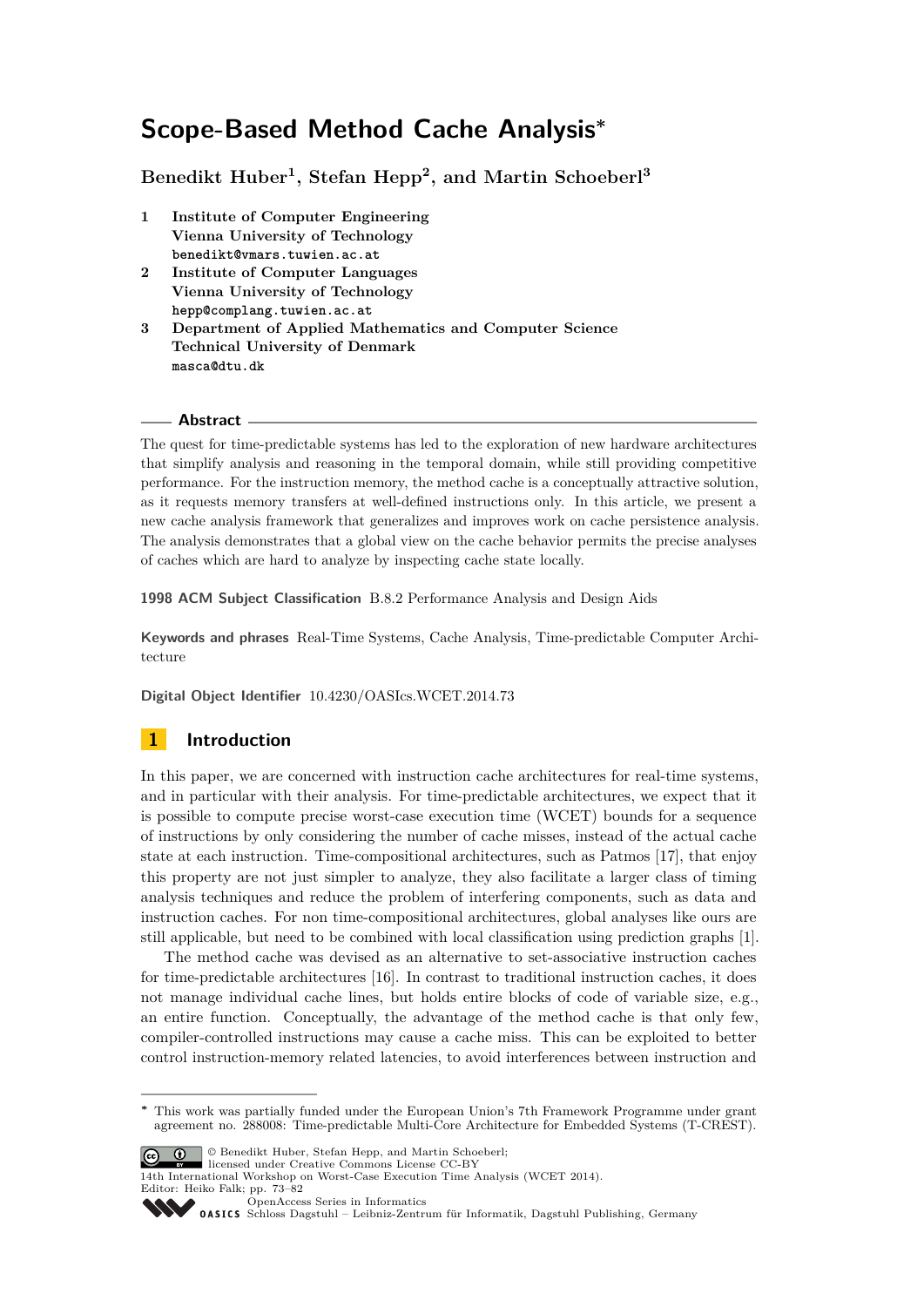#### **74 Scope-Based Method Cache Analysis**

data cache competing for main memory access, and to optimize instruction cache usage. The performance of the method cache and the quality of worst-case guarantees for this cache, however, strongly depend on the compiler and the availability of a precise cache analysis.

In this article, we show that with a global view on the cache behavior, it is possible to effectively analyze instruction caches using the first-in-first-out (FIFO) replacement policy. We therefore invalidate previous assumptions that the method cache, which uses a FIFO replacement strategy, is intrinsically hard to analyze.

The key contribution of this article is a novel cache analysis that is applicable to various instruction cache architectures. To the best of our knowledge, this is the first scalable and precise analysis technique for method caches with variable code block size and FIFO replacement. Our cache analysis is also applicable to standard set-associative caches using either FIFO or the least-recently-used (LRU) replacement strategy, and is thus applicable to a wide range of target platforms.

The paper is organized as follows: Section [2](#page-1-0) provides background information on the method cache and its variants. Section [3](#page-2-0) presents our scope-based cache analysis, which is evaluated in Section [4.](#page-6-0) Section [5](#page-7-0) discusses related work, Section [6](#page-8-1) concludes the paper.

# <span id="page-1-0"></span>**2 Method Cache**

In contrast to set-associative caches, the method cache stores whole blocks of code of variable size [\[16,](#page-9-1) [2\]](#page-8-2), Cache entries are allocated and evicted only at certain instructions such as call and return instructions, and are in general considerably larger than a cache line of a set-associative cache.

This design brings several advantages. It requires less memory for cache tags than a set-associative cache, there are no interferences with the data cache to be considered, and the cache may use more efficient burst transfers to load the program code into the cache. Furthermore, since cache lookup and replacement only have to be performed at call and return instructions, those cache management operations are not on the critical path of the processor pipeline and could be multi-cycle operations. Finally, the cache analysis only needs to consider a few instructions such as call and return, as all other instructions are guaranteed hits and do not change the cache state.

However, the application code must be partitioned into code blocks at compile time. If the code consists only of small blocks, the method cache may evict entries due to its limited associativity. Large code blocks containing control flow or call sites might be evicted before all instructions in that block have been executed. The compiler must therefore partition the control flow graph into code blocks so that the cache performance is not degraded either by the cache's associativity or by loading unused code into the cache.

A method cache can be implemented in a multitude of ways: *Fixed block method cache*: The cache is organized into blocks of fixed size. Each function is allocated in exactly one cache block. While this organization has the highest fragmentation, it allows for a LRU replacement policy. *Variable block method cache*: Like the fixed-block method cache, the cache is organized in blocks of fixed size. However, a function can be allocated to multiple blocks. This leads to a lower fragmentation, but a LRU policy is complex to implement in hardware. Thus, a FIFO replacement policy is usually employed. *Variable sized method cache*: This variant abandons the internal organization in blocks, thus eliminating internal fragmentation.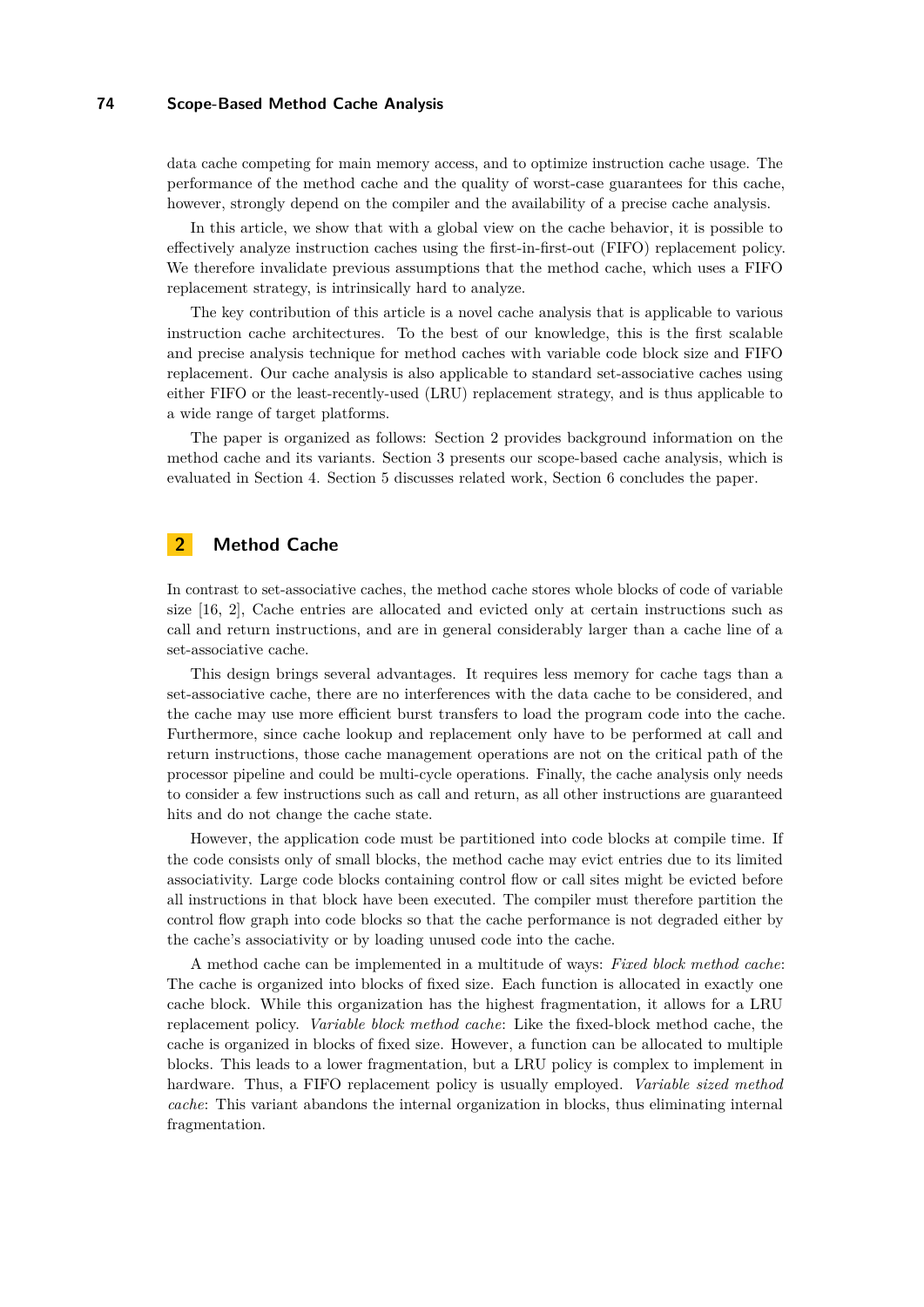```
void m () {
  access (m) /* miss if m is not cached */
  access (a);
  access (m) /* miss if a evicted m */
  access (b) :
  access (m) /* miss if b evicted m */
  access(c);
  access (m) /* miss if c evicted m */
}
```
**Figure 1** Limits of CHMC: FIFO cache analysis (4-way).

### <span id="page-2-0"></span>**3 Scope-Based Cache Analysis**

The two cache analysis techniques that have been extensively studied and implemented in industrial WCET analysis tools are cache hit-miss classification (CHMC) and persistence analysis. The former uses abstract interpretation to compute the set of possible cache states at each instruction in a virtually unrolled and inlined program model [\[18\]](#page-9-3). Subsequently, each access to memory is either classified as cache hit, as cache miss, or unknown. This information is finally taken into account when analyzing the timing behavior of the pipeline.

As discussed in [\[1\]](#page-8-0), if the access to a memory block depends on an unpredictable condition, the CHMC technique fails to classify corresponding cache accesses. CHMC analysis is also less effective for FIFO caches, even though a precise cache state abstraction has been developed [\[3,](#page-8-3) [4\]](#page-9-4). In the example in Figure [1,](#page-2-1) assuming a cache with associativity four, it is not possible to classify any of the individual accesses to m as cache hit. This is because any of the accesses to m might be a cache miss, depending on the initial state, although there will be at most one cache miss for m in total.

Persistence analysis [\[1,](#page-8-0) [9\]](#page-9-5) was conceived to improve the precision of the analysis of LRU caches, and overcome the limitation of CHMC concerning conditional cache accesses. The idea is to classify whether an instruction might suffer a cache miss the first time it is executed, but will hit the cache on subsequent accesses. If this is the case, the cache access is said to be (globally) persistent. Because a cache access might be persistent for the execution of one function, but not the whole program or task, a more useful notion is that of local persistence. An access is said to be persistent with respect to a scope (e.g., the execution of a function), if every time the scope is executed, the access will be a cache miss the first time only. The fact that a persistent cache block will be loaded only on the first access during each execution of the scope is subsequently taken into account during WCET calculation.

Persistence analysis as defined in the literature improves the analysis of LRU caches, but is not applicable to caches using the FIFO replacement policy. Consider again the example in Figure [1:](#page-2-1) although at most one of the accesses to *m* is a cache miss, it need not be the first one. Therefore it is necessary to generalize the concept of persistence analysis (*first-miss*) to an analysis that accounts for misses that may occur *at most once*, although not necessarily at the first access. Moreover, in order to obtain a precise analysis, we found that it is necessary to review and refine the concept of persistence scopes. Support for scopes that include some but not all accesses to a memory block (e.g. because of shared library routines) and for scopes that do not correspond to functions or loops (e.g. single-entry regions) are crucial for efficient scope-based analysis of FIFO caches, but have not been considered in previous work.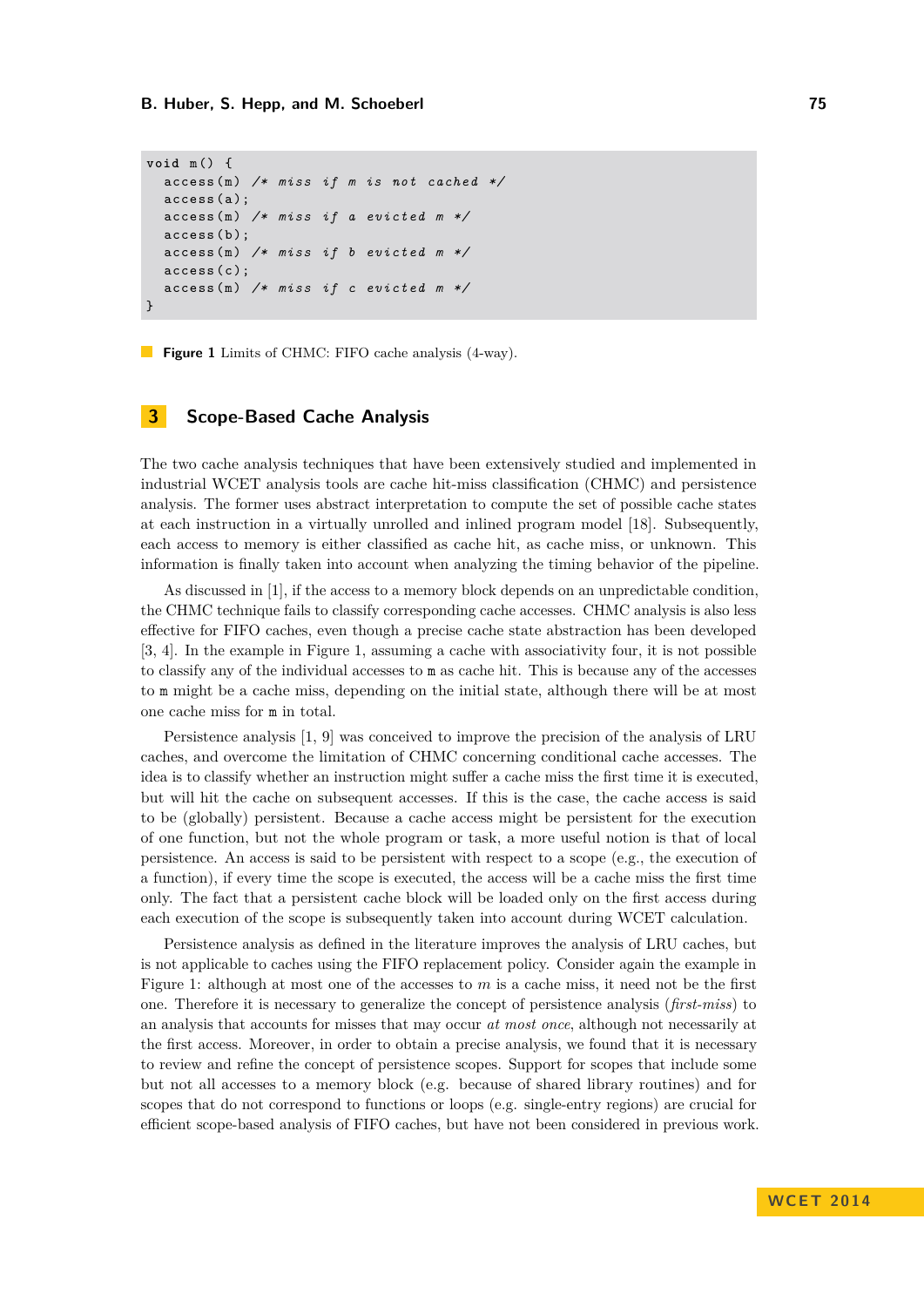## **3.1 Scope-based Cache Analysis Framework**

The following discussion considers the general form of the scope-based cache analysis that is applicable for standard set-associative instruction caches and also for different variants of the method cache. We will use the term *memory block* to either denote a block of memory associated with a cache line, or a code block in context of the method cache.

The goal of the scope-based cache analysis is to compute a set of scopes  $\mathcal{S}(B)$  for each memory block  $B$ , such that  $(1)$  every access to the memory block is in at least one scope  $S \in \mathcal{S}(B)$  (2) during the execution of any scope  $S \in \mathcal{S}(B)$ , at most one access to *B* will be a cache miss. If those two conditions are met, the sum of the execution frequencies of all scopes in  $\mathcal{S}(B)$  is an upper bound for the number of cache misses for the memory block *B*. In summary, these are the constituents of our analysis:

- **Scope Graph:** The scope graph used by our analysis is an acyclic, hierarchical control-flow representation. Each node in the scope graph represents either a function, a loop or a callsite. The scope graph data structure is essential to ensure the performance of our cache analysis.
- **Conflict Detection:** The analysis builds on a decision procedure that determines whether a memory block needs to be loaded at most once during the execution of a scope. In this case, we say the block is conflict-free with respect to the scope.
- **Computation of Conflict-Free Scopes:** For each memory block, the analysis computes a set of conflict-free scopes. We not only consider functions and loops, but dynamically compute single-entry regions that are conflict-free scopes. The analysis traverses the acyclic scope graph bottom-up, and reuses results from nested scopes to ensure good performance.
- **IPET model:** In the IPET model, we introduce *cache miss* variables, that represent the frequency of cache misses at a certain instruction. Their sum corresponds to the total number of cache misses for one memory block. The total number of cache misses of a memory block is in turn bounded by the frequency of the conflict-free scopes associated with the block.

## **3.2 Scope Graph**

A scope graph is a hierarchical representation of the program's control-flow. Each node represents a set of instruction sequences that correspond to one execution of the program fragment represented by the scope. The root node represents all executions of the program to be analyzed, and each of the instruction sequences represented by a child node is included in one of instruction sequences represented by the parent node. The kind of scope graph used in our analysis is *acyclic*; this is essential to permit a bottom-up analysis. The nodes in a scope graph either correspond to functions, loops or callsites. Scopes that correspond to single-entry regions are not represented in the scope graph, but formed dynamically during analysis (see Section [3.3\)](#page-4-0). Nodes in the scope graph are in turn associated with access graphs that model cache accesses within the scope.

Access graphs are acyclic flow graphs and consist of five different kinds of nodes: The *entry node* and *exit node* of an access graph represent the start and end of any cache access sequence associated with the scope, and *control-flow nodes* represent the beginning of a basic block. Cache accesses that are local to the scope are represented by *memory access nodes*. *Subscope nodes* correspond to the execution of a subscope that is a child in the scope graph. Finally, *back-edge nodes* model transfer to the scopes's entry node, for example to model the back edge of a loop.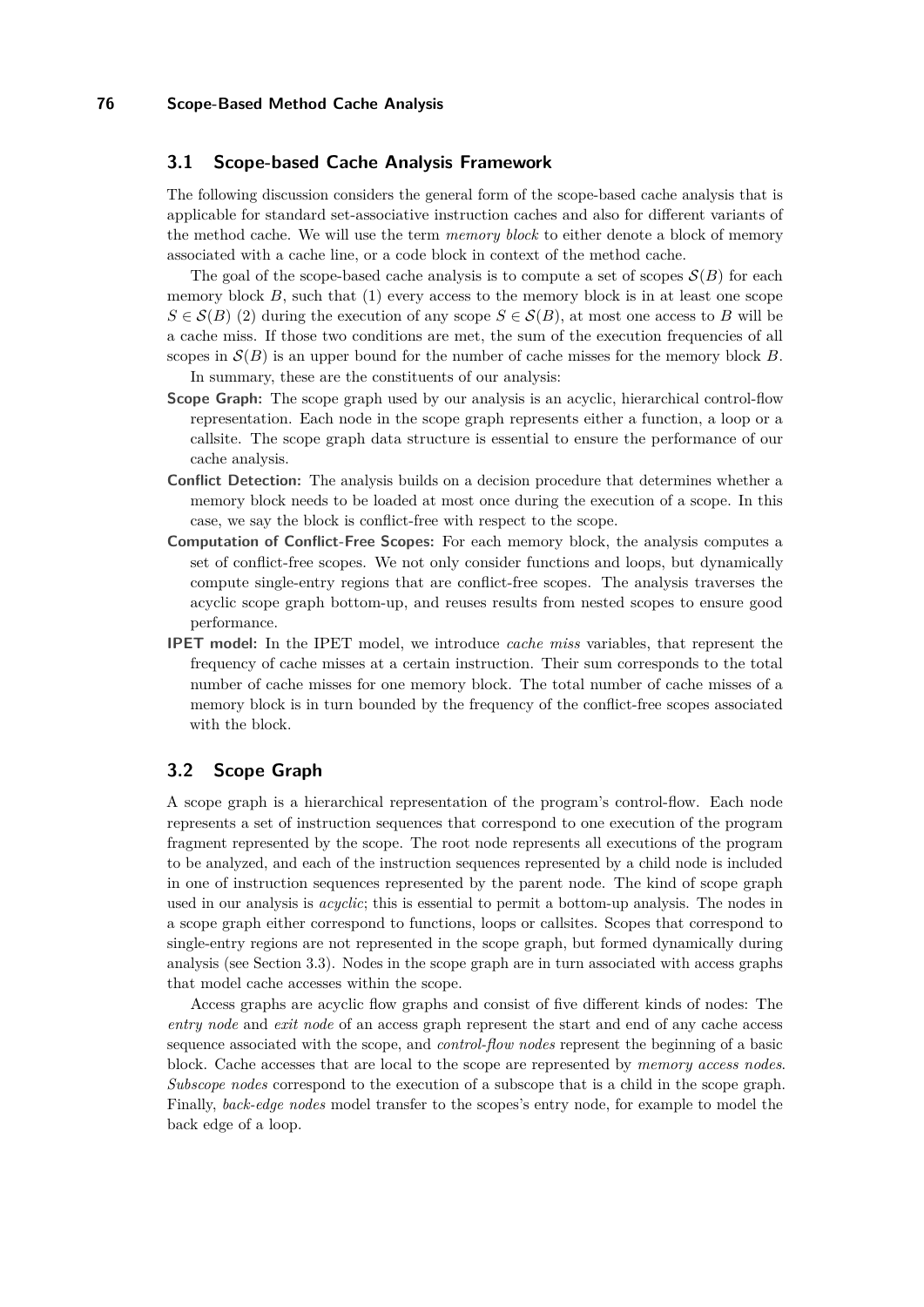|     | <b>Algorithm 1</b> Scope Set Computation                   |
|-----|------------------------------------------------------------|
|     | 1: <b>procedure</b> $C$ ACHESCOPEANALYSIS(ScopeGraph $G$ ) |
| 2:  | for all memory blocks $B$ do                               |
| 3:  | $S/B$ $\leftarrow \{\}$                                    |
| 4:  | end for                                                    |
| 5:  | for all nodes $N \in$ bottom-up-traversal(G) do            |
| 6:  | for all memory blocks $B$ accessed in N do                 |
| 7:  | if IsCONFLICTINGSCOPE $(B, N)$ or                          |
|     | $N$ is root node then                                      |
| 8:  | $S[B] \leftarrow S[B] \cup \text{COLLECTScores}(B, N)$     |
| 9:  | end if                                                     |
| 10: | end for                                                    |
| 11: | end for                                                    |
| 12: | return $S$                                                 |
|     | 13: end procedure                                          |
|     |                                                            |

The construction of the scope graph starts at the scope node that represents the program or task to be analyzed, and processes every function exactly once. First, we compute the strongly connected components (SCC) of the function's CFG. Each trivial SCC corresponds to a basic block, and is replaced by a control-flow node and a sequence of zero or more access graph nodes representing memory accesses and function calls. Non-trivial SCCs are replaced by a subscope node representing the corresponding loop, which is processed in turn.

The access graph of a loop is constructed in a similar way. First, we replace back edges by edges to back-edge nodes that represent transfer of control to the scope entry. This way, every access graph is acyclic, which simplifies the implementation of conflict-detection algorithms. Next, the SCCs of the loop's CFG are computed, and the same procedure as for functions is applied to construct the access graph. In this case, non-trivial SCCs correspond to nested loops. The access graph for a callsite is a simple flow graph that executes one of the subscopes corresponding to functions possibly called at the callsite.

# <span id="page-4-0"></span>**3.3 Computation of Conflict-Free Scopes**

Algorithm [1](#page-0-0) determines a set of scopes for each memory block *B*, such that the total number of cache misses of *B* is bounded by the sum of the frequencies of these scopes. It traverses the scope graph bottom-up, starting at the leaves, and determines for every memory block, whether it is conflict-free with respect to the current scope. If the memory block is not conflict-free, the routine COLLECTSCOPES computes conflict-free subscopes.

The goal of COLLECTSCOPES is to determine conflict-free single-entry regions in the CFG of the conflicting scope (Algorithm [2\)](#page-0-0). The algorithm traverses the access graph of the scope in topological order, visiting every node exactly once. The procedure assumes the existence of functions NewRegion(v) to create a new single-entry region with header *v* and ADDTOREGION(R, v) to add *v* to region R. Back-edge nodes always form a singleton region, as they correspond to edges back to the entry of the access graph (Line [5\)](#page-0-0). In order to expand a region, all predecessors of a node have to be in the same region (Line [6\)](#page-0-0). Moreover, a node can only be in the same region as its predecessors, if the resulting scope is conflict-free with respect to the memory block. Accesses to memory blocks in conflicting subscopes need not be collected, as they have already been handled while processing the subscope (Line [19\)](#page-0-0).

Note that if the call to  $ADDTOREGION(R, V)$  on Line [11](#page-0-0) is replaced by NEWREGION(V), one obtains a simpler variant of the algorithm that only considers static persistence scopes.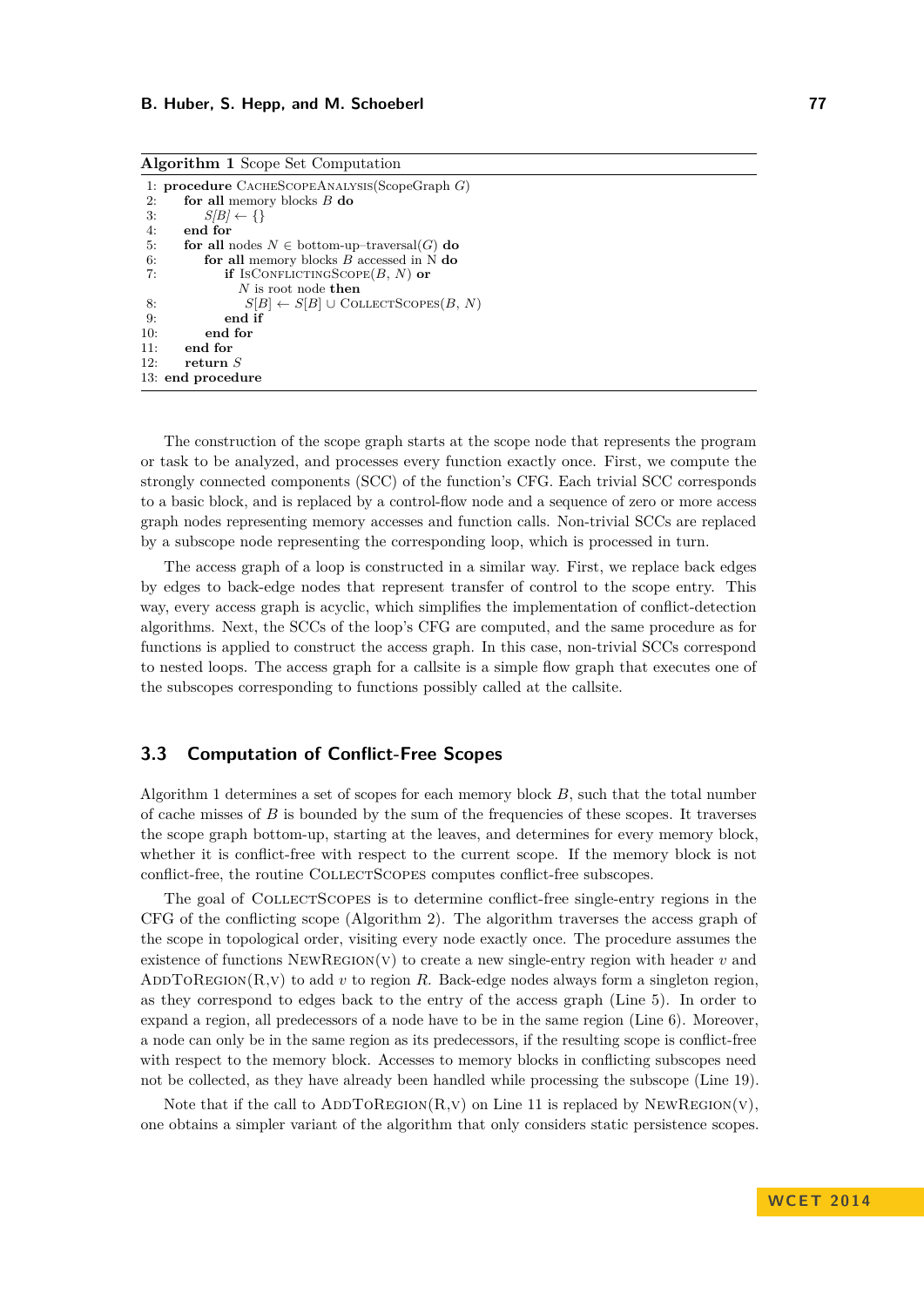**Algorithm 2** Scope Collection

```
1: procedure COLLECTSCOPES(Block B, Scope N)<br>
2: G \leftarrow access graph of N
2: G \leftarrow \arccos \text{graph of } N<br>3: for all nodes v \in \text{topol}for all nodes v \in topological-traversal(G) do
 4: if ∃u ∈ preds(v) s.t. u is back-edge node then
 5: NewRegion(v)
 6: else if \exists u \in \text{preds}(v) \ s.t. \forall w \in \text{preds}(v)GETREGION(u) = GETREGION(w) then
 7: R \leftarrow \text{GETREGION}(u)8: if IsConflictingRegion(B, R \cup \{v\}) then<br>9: NEWREGION(v)
                   NEWREGION(v)10: else
11: \qquad \qquad \text{ADDToRegion}(R, v)<br>12: end if
               end if
13: else
14: NewRegion(v)
15: end if
16: end for<br>17: S \leftarrow \{\}S \leftarrow \{\}18: for all regions R do
19: if B is accessed in R and
             R is not a conflicting subscope then
20: S \leftarrow S \cup R21: end if 22 end for
        22: end for
23: return S
24: end procedure
```
## **3.4 Conflict Detection**

So far, the cache analysis framework did not distinguish between different replacement strategies, but relied on the existence of the decision procedures IsCONFLICTINGSCOPE and IsCONFLICTINGREGION that we describe next.

A memory block is *conflict-free* with respect to a scope, if it will be loaded from memory at most once during the execution of this scope. For set-associative caches using either the LRU or FIFO replacement strategy, this is the case if the cardinality of the set of all distinct cache lines that (1) map to the same cache set and (2) are possibly accessed during the execution of the scope, is less than or equal to the associativity of the cache. For all variations of the method cache, a memory block is conflict-free if (1) the number of distinct code blocks is less than or equal to the associativity of the cache and (2) the total size of all the distinct accessed code blocks, is less than or equal to the size of the method cache.

ISCONFLICTINGSCOPE $(B, N)$  and ISCONFLICTINGREGION $(B, R)$  are true if the memory block *B* is *not* conflict-free with respect to the scope associated with *N* and *R*, respectively.

The conflict detection strategies described above are sound for both LRU and FIFO caches. The LRU replacement strategy also permits a potentially more precise conflict detection routine, however. In an LRU cache, a memory block is conflict-free with respect to the scope if it is locally persistent with respect to the scope. This in turn is the case if any sequence of accesses between two accesses to the memory block is conflict free.

## **3.5 IPET Modeling**

The integration of the cache miss constraints into the IPET model is shown in Algorithm [3.](#page-0-0) In the algorithm, we write  $f(x)$  to denote a linear expression that corresponds to the execution frequency of *x*. For all memory access nodes, we introduce a *cache miss variable* that models the frequency of cache misses at this point in the program. The cost of this variable is the cost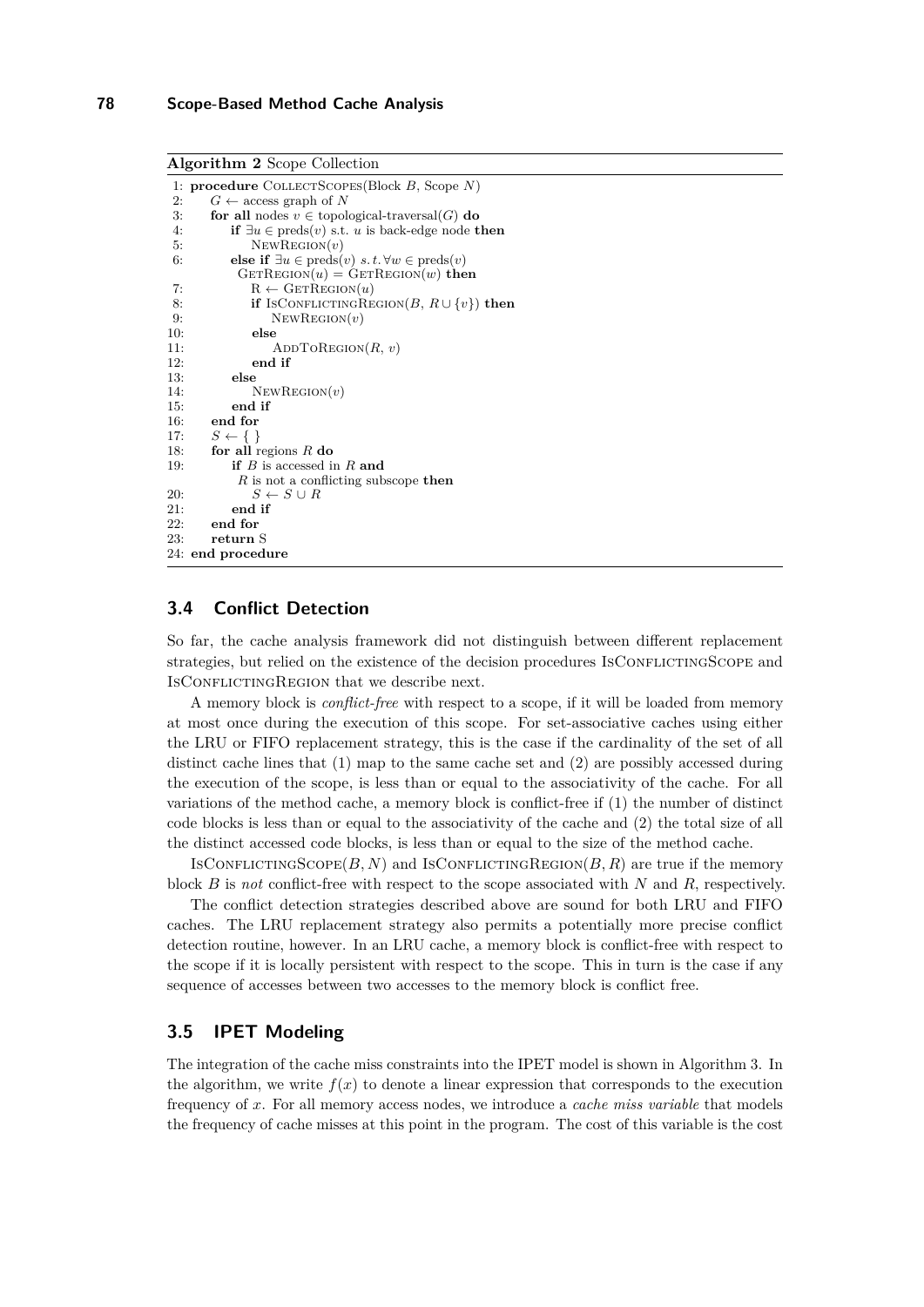**Algorithm 3** Extend IPET

```
1: procedure EXTENDIPET(ScopeGraph G)<br>2: Scopes \leftarrow CACHESCOPEANALYSIS(G)
2: Scopes ← CACHESCOPEANALYSIS(G)<br>3: for all access nodes N do
           3: for all access nodes N do
4: add cache miss instruction variable N_m<br>5: assert N_m \leq f(N)5: assert N_m \le f(N)<br>6: \operatorname{cost}(N_m) = \operatorname{miss}_{\mathcal{I}}6: \cot(N_m) = \text{miss} penalty for N<br>7: end for
           7: end for
8: for all memory blocks B do
9: let A = \text{access nodes for } B<br>10: assert \sum_{x \in A} f(N_m) < \sum10: assert \sum_{N \in A} f(N_m) \leq \sum_{S \in \text{Scopes [B]} } f(S)11: end for
12: end procedure
```
of a cache miss of the corresponding memory block, and is reflected in the objective function of the ILP. Furthermore, each of these variables is obviously bounded by the frequency of the corresponding memory access (Line [5\)](#page-0-0). For all memory blocks potentially accessed, we assert that the sum of all corresponding cache miss variables is bounded by the sum of the frequencies of scopes in the conflict-free scope set for that block (Line [10\)](#page-0-0).

# <span id="page-6-0"></span>**4 Evaluation**

The target platform for our evaluation is the Patmos architecture [\[17\]](#page-9-0). Patmos uses a fivestage in-order dual-issue RISC pipeline; floating-point operations are performed in software. The patmos-clang compiler builds on the LLVM compiler framework, and provides support for WCET analysis, as well as a backend for the Patmos architecture [\[14\]](#page-9-6). The benchmarks are compiled using the default optimization settings (-O2), which enables most LLVM optimizations. Measurements were carried out using pasim, a cycle-accurate simulation of the Patmos architecture. We do not use a data cache and assume data resides in a scratch-pad memory. In our setting, the relative influence of the instruction cache performance on the performance of the processor is thus more pronounced. Since Patmos is a time-composable architecture, this decision does not have any effect on the timing of the instruction cache.

For the memory timing, we use the actual timings of an SDRAM controller developed for Patmos [\[10\]](#page-9-7). This memory controller is able to hide latencies for longer burst lengths. In the evaluation we use burst sizes of 8 words that take 11 cycles for a read.

The WCET analysis is carried out using platin, a tool that is bundled with our compiler and is primarily intended to bridge the gap between compilers and WCET analysis tools. For evaluation purposes, platin supports the extraction of flow fact hypothesis from test runs. This is useful for early-stage development estimates, and provides an excellent way to compare cache analysis results with measurements [\[7\]](#page-9-8). The cache analysis itself is only provided with information on infeasible paths, whereas the WCET calculation uses all flow facts that were extracted from test the runs, including the observed frequency of basic blocks.

For our evaluation, we considered benchmarks from two well-established benchmark suites for WCET analysis; the MRTC benchmark suite [\[6\]](#page-9-9) and PapaBench [\[13\]](#page-9-10). In this section, we compare the analysis results of a set-associative instruction cache and three variations of the method cache: (1) a set-associative cache with LRU replacement, (2) a fixed block method cache, using LRU replacement, (3) a variable block method cache with FIFO replacement, and (4) a variable size method cache with FIFO replacement.

Table [1](#page-7-1) shows the evaluation results for 1 KB caches, using our scope-based cache analysis technique. We chose rather small 1 KB caches to stress test the analysis, as using larger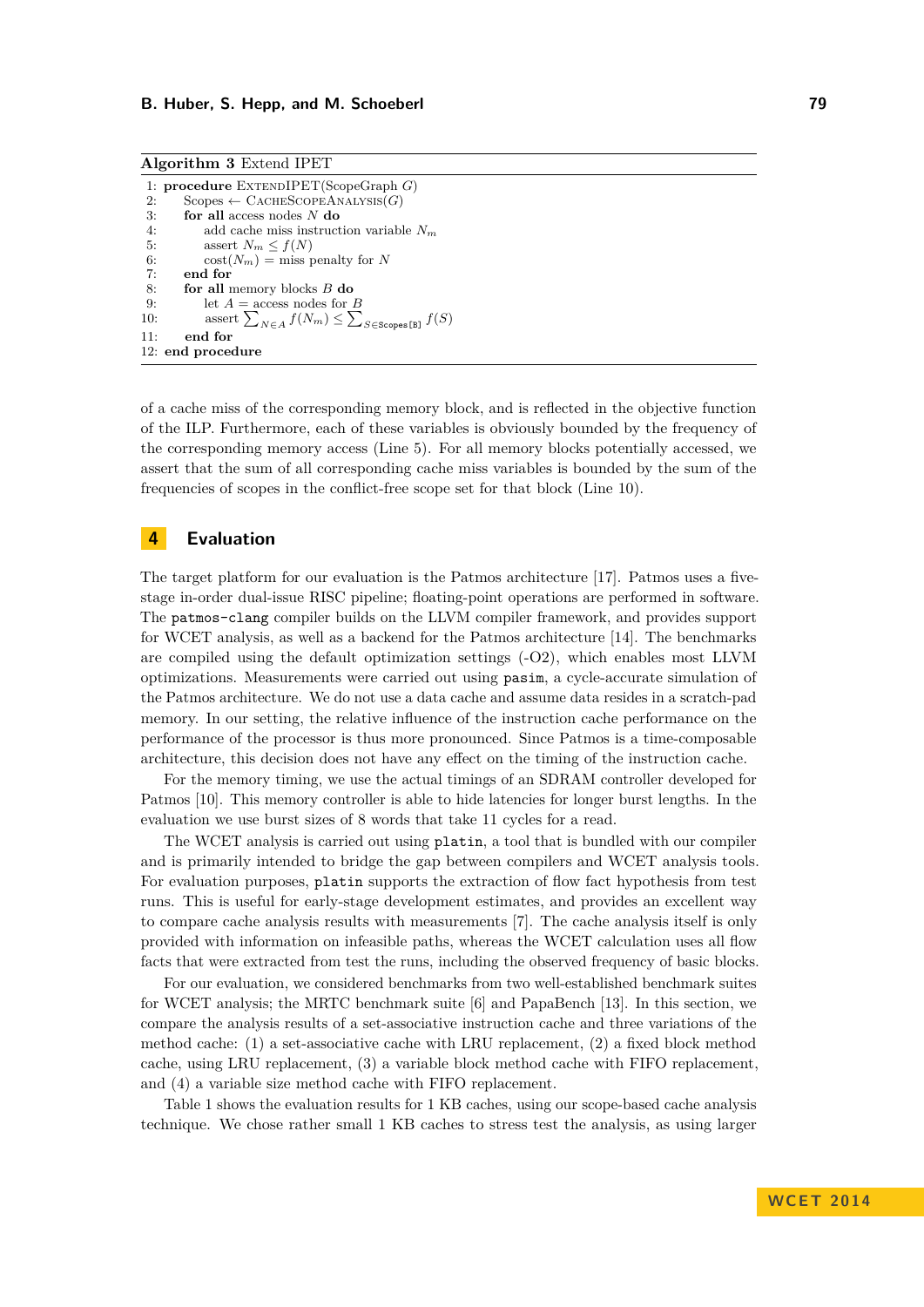#### **80 Scope-Based Method Cache Analysis**

|                | benchmark          | $I$ \$-8 | $FB-4$ | $VB-8$ | VS-8 | $VS-8-NS$ |
|----------------|--------------------|----------|--------|--------|------|-----------|
| 1              | ndes               | 1.00     | 1.07   | 1.07   | 1.05 | 1.24      |
| 2              | ifdctint           | 1.00     | 1.11   | 1.11   | 1.11 | 1.00      |
| 3              | $\rm{cnt}$         | 1.00     | 1.08   | 1.08   | 1.08 | 1.00      |
| $\overline{4}$ | fdct               | 1.00     | 1.09   | 1.09   | 1.09 | 1.00      |
| 5              | adpcm              | 1.00     | 1.01   | 1.01   | 1.01 | 1.01      |
| 6              | edn                | 1.00     | 1.06   | 1.06   | 1.06 | 1.13      |
| 7              | select             | 1.00     | 1.09   | 1.09   | 1.11 | 1.35      |
| 8              | fbw/send_to_pilot  | 1.00     | 1.18   | 1.13   | 1.09 | 1.59      |
| 9              | qsort              | 1.00     | 1.75   | 1.67   | 1.12 | 5.55      |
| 10             | fbw/check failsafe | 1.00     | 1.60   | 1.60   | 1.31 | 1.81      |
| 11             | fbw/check values   | 1.00     | 1.60   | 1.60   | 1.31 | 1.82      |
| 12             | ud                 | 1.00     | 1.08   | 1.07   | 1.02 | 1.12      |
| 13             | $f$ bw/ppm task    | 1.00     | 1.44   | 1.39   | 1.40 | 1.85      |
| 14             | nsichneu           | 1.00     | 1.18   | 1.18   | 1.18 | 1.29      |

<span id="page-7-1"></span>**Table 1** Comparison of an instruction cache and three different method cache variants.

caches results in many of the benchmarks being trivial to analyze. For all method cache configurations but the last one, we used a reasonable default for the function splitter, which prefers block of roughly 256 bytes if possible. The baseline is the performance of a standard 8 way set-associative cache (I\$-8). The next column provides the relative WCET performance of a fixed-block method cache (FB-4). We chose a 4-way cache here to have reasonable large block sizes (256 bytes) that functions need to be split to. The fourth column (VB-8) shows the performance of variable-block method cache with a block size of 128 bytes.

The column VB-8 shows the performance of variable-block method cache with associativity 8. The third method-cache variant is a variable-sized cache, where code blocks do not need to be multiples of some block size. The result for this cache using the usual function splitter setting is shown in column VS-8. Additionally, we evaluated the performance of the variable size method cache when the function splitter only splits functions down to fit in the cache  $(VS-8-NS)$ .

It can be seen that the method cache performs equal or poorer than the instruction cache in all explored configurations. However, for most benchmarks the increase of the WCET bound is in an acceptable range for the variable-sized block method cache configuration. What is surprising is that the very simplistic fixed-block cache performs quite well due to the good compiler support through function inlining and splitting. This might be an indication that there is more headroom to adapt the function splitter to provide better results for the variable-sized method cache.

## <span id="page-7-0"></span>**5 Related Work**

The analysis presented in this paper builds on our earlier work on method cache analysis for JOP [\[8\]](#page-9-11). The previous analysis was tied to the concept of a Java method, did not use the scope-graph representation, and only considered methods as scopes. Metzlaff and Ungerer also compared the WCET bounds for different instruction cache architectures [\[12\]](#page-9-12). For the method cache, their CHMC analysis represents possible cache states as the powerset of all possible cache configurations. As this is prohibitively expensive if the number of possible cache configurations grows, the cache has to be reset at the analysis start, and might not be applicable to larger applications [\[11\]](#page-9-13).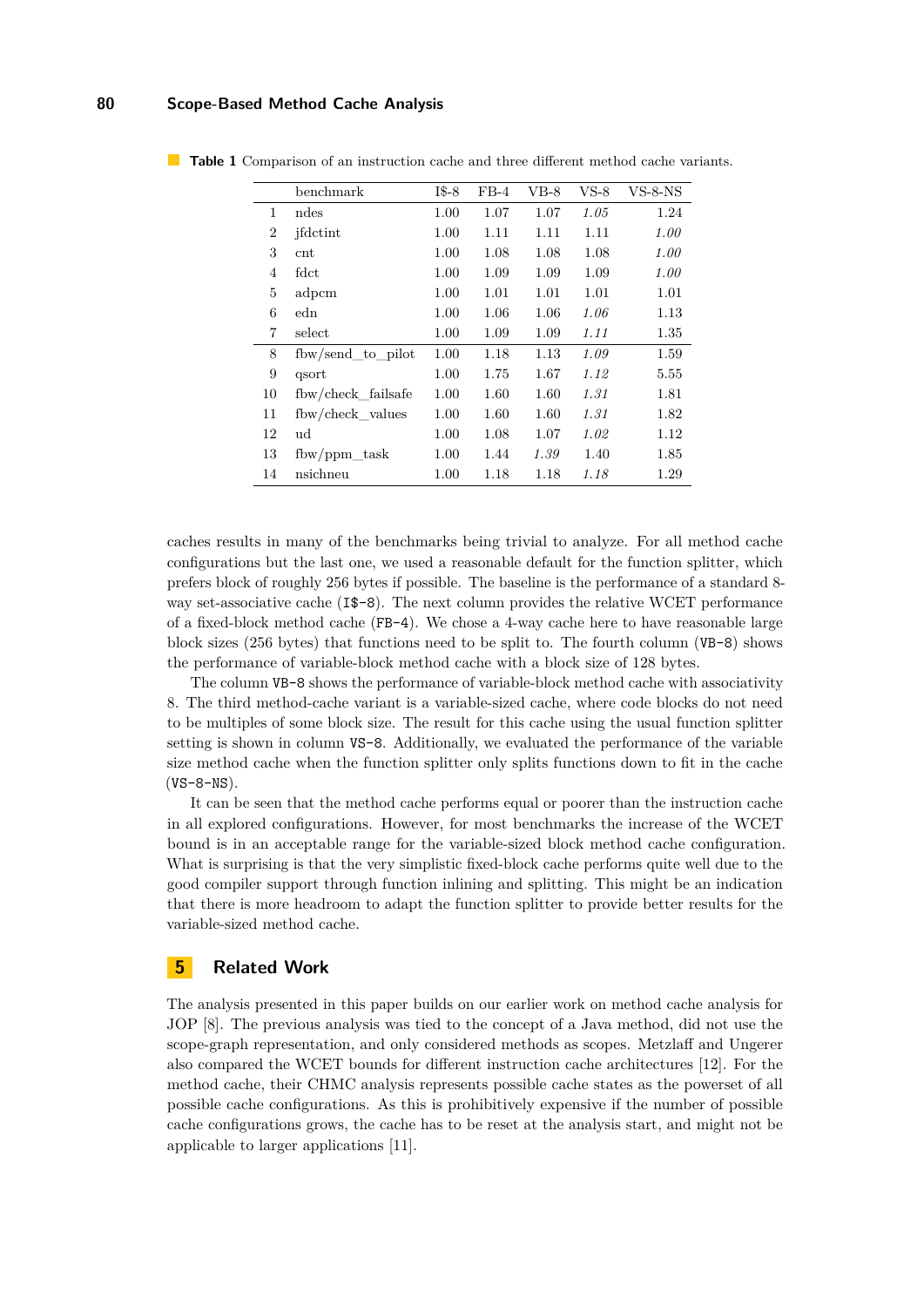#### **B. Huber, S. Hepp, and M. Schoeberl 81 B. All and St. 2008 81**

For set-associative caches, the CHMC analysis of Grund and Reineke [\[4\]](#page-9-4) exploits the fact that when memory blocks are accessed repeatedly, it becomes possible to classify accesses in a FIFO cache. Their work was the first to demonstrate that CHMC analysis is feasible for FIFO caches. An innovative approach by the same authors is to use results from cache competitive analysis [\[15\]](#page-9-14). The idea of this analysis is to determine the maximum number of misses for a smaller LRU cache that is known to perform no better than the FIFO cache. However, this analysis effectively reduces the size of the cache visible to the analysis by a factor of two.

Whereas early persistence analyses were unsound, recent articles published corrected dataflow algorithms that promise improvements compared to CHMC analyses [\[9,](#page-9-5) [1\]](#page-8-0). The implementation in [\[1\]](#page-8-0) combines persistence analysis and CHMC, which appears to be an advisable strategy in practice, especially when dealing with complex architectures. Neither article, however, considers the FIFO replacement strategy, fine-grained scopes or memory blocks that belong to more than one scope.

Guan et. al. recently presented an approach to FIFO cache analysis that, similar to ours, derives cache miss constraints [\[5\]](#page-9-15). Instead of precise scopes, they attempt to improve precision by deriving *cache miss ratios* relative to the scope entry. Their evaluation demonstrates significant improvements compared to a CHMC-based FIFO analysis, and could possibly be integrated into our framework.

## <span id="page-8-1"></span>**6 Conclusion**

In this paper, we presented a new cache analysis framework that generalizes work on cache persistence analysis and it is applicable to a wide range of instruction caches using either FIFO or LRU replacement strategies.

We used this cache analysis and our LLVM-based compiler to explore method caches in a realistic setting. We found that even in combination with a memory controller that is limited to bursts of fixed length, our analysis is able to attest the method cache a WCET performance that is competitive to an 8-way set-associative instruction cache. Furthermore, we showed that adding explicit support for the method cache in the compiler has a high impact on the performance of the method cache.

In future work, we plan to enhance the function splitter algorithm and integrate it with the cache analysis so that the cache block region formation can profit from the knowledge of the analysis. Finally, we also plan to apply the scope-based cache analysis to data caches, where persistence analysis has been proven to be useful before.

#### **References**

- <span id="page-8-0"></span>**1** Christoph Cullmann. Cache persistence analysis: Theory and practice. *ACM Transactions on Embedded Computer Systems*, 12(1s):40, 2013.
- <span id="page-8-2"></span>**2** Philipp Degasperi, Stefan Hepp, Wolfgang Puffitsch, and Martin Schoeberl. A method cache for Patmos. In *to appear: Proceedings of the 17th IEEE Symposium on Object/Component/Service-oriented Real-time Distributed Computing (ISORC 2014)*, Reno, Nevada, USA, June 2014. IEEE.
- <span id="page-8-3"></span>**3** Daniel Grund and Jan Reineke. Abstract interpretation of FIFO replacement. In *Proceedings of the 16th International Symposium on Static Analysis*, SAS'09, pages 120–136, Berlin, Heidelberg, 2009. Springer-Verlag.